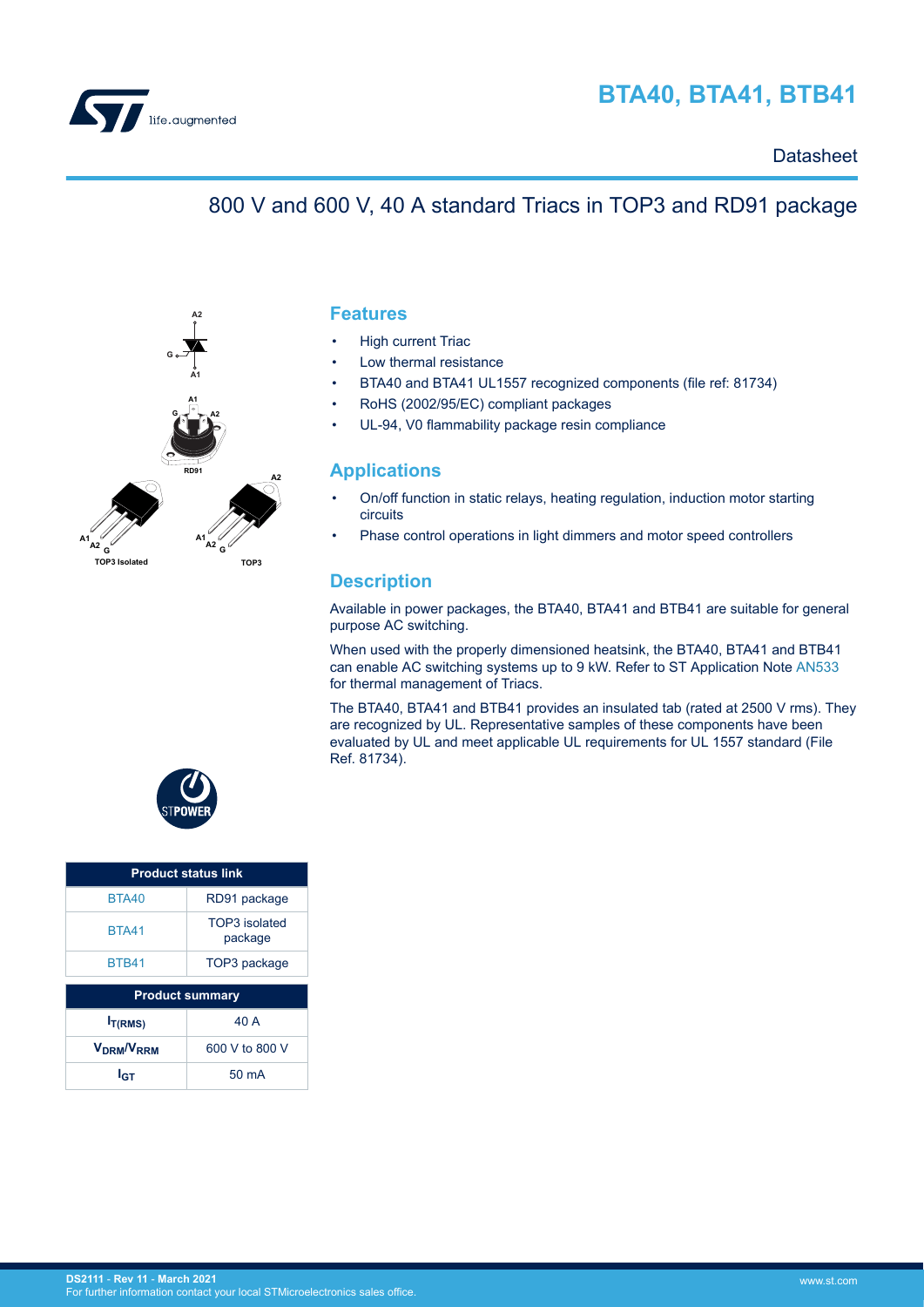# <span id="page-1-0"></span>**1 Characteristics**

| Symbol                              | <b>Parameters</b>                                            | <b>Value</b>                                                                                      | <b>Unit</b>    |                       |              |
|-------------------------------------|--------------------------------------------------------------|---------------------------------------------------------------------------------------------------|----------------|-----------------------|--------------|
|                                     |                                                              | <b>BTA40, BTA41</b>                                                                               | $T_c = 80 °C$  | 40                    | A            |
| $I_{T(RMS)}$                        | RMS on-state current (180° conduction angle)                 | <b>BTB41</b>                                                                                      | $T_c = 95 °C$  |                       |              |
|                                     |                                                              | $t_p = 16,7$ ms                                                                                   | 420            |                       |              |
| $I_{TSM}$                           |                                                              | Non repetitive surge peak on-state current (full cycle, $T_i$ initial = 25 °C)<br>$t_{p}$ = 20 ms |                |                       | A            |
| 1 <sup>2</sup> t                    | $t_p = 10$ ms<br>$12t$ value for fusing                      |                                                                                                   |                | 1000                  | $A^2S$       |
| dl/dt                               | Critical rate of rise of on-state current                    | $f = 120$ Hz                                                                                      | $T_i = 125 °C$ | 50                    | $A/\mu s$    |
|                                     | $I_G = 2 \times I_{GT}$ , $t_r \le 100$ ns                   |                                                                                                   |                |                       |              |
| V <sub>DSM</sub> , V <sub>RSM</sub> | $t_0$ = 20 ms<br>Non repetitive surge peak off-state voltage |                                                                                                   | $T_i = 25 °C$  | $VDRM$ , $VRRM + 100$ | $\vee$       |
| <b>I<sub>GM</sub></b>               | $t_0 = 20 \mu s$<br>Peak gate current                        |                                                                                                   | $T_i = 125 °C$ | 8                     | A            |
| $P_{G(AV)}$                         | Average gate power dissipation                               |                                                                                                   | W              |                       |              |
| $T_{\text{stg}}$                    | Storage junction temperature range                           | $-40$ to $+150$                                                                                   | $^{\circ}$ C   |                       |              |
| T <sub>j</sub>                      | Operating junction temperature range                         |                                                                                                   |                | $-40$ to $+125$       | $^{\circ}$ C |

#### **Table 1. Absolute maximum ratings**

### **Table 2. Electrical characteristics (Tj = 25 °C, unless otherwise specified) - standard (4 quadrants)**

| <b>Symbol</b>    | <b>Parameters</b>                                                    | Quadrant       |      | <b>Values</b> | <b>Unit</b>    |
|------------------|----------------------------------------------------------------------|----------------|------|---------------|----------------|
| $IGT^{(1)}$      |                                                                      | $1 - 11 - 111$ | Max. | 50            | mA             |
|                  | $V_D$ = 12 V, R <sub>1</sub> = 33 $\Omega$                           | <b>IV</b>      |      | 100           |                |
| V <sub>GT</sub>  |                                                                      | $1 - 11 - 111$ | Max. | 1.3           | $\vee$         |
| $V_{GD}$         | $V_D$ = $V_{DRM}$ , R <sub>L</sub> = 3.3 kΩ, T <sub>i</sub> = 125 °C | $1 - 11 - 111$ | Min. | 0.2           | $\vee$         |
| $I_H^{(2)}$      | $I_T = 500$ mA                                                       |                |      | 80            | m <sub>A</sub> |
|                  | $I_G = 1.2 I_{GT}$                                                   | $I - III - IV$ | Max. | 70            | mA             |
| 41               |                                                                      | Ш              | Max. | 160           |                |
| $dV/dt^{(2)}$    | $V_D$ = 67 % $V_{DRM}$ gate open, T <sub>i</sub> = 125 °C            |                |      | 500           | $V/\mu s$      |
| $(dV/dt)c^{(2)}$ | (dl/dt)c = 20 A/ms, $T_i$ = 125 °C                                   |                |      | 10            | $V/\mu s$      |

*1. Minimum IGT is guaranteed at 5 % of IGT max.*

*2. For both polarities of A2 referenced to A1*

#### **Table 3. Static electrical characteristics**

| Symbol                         | <b>Test conditions</b>            | $\mathsf{T}_\mathsf{i}$ |      | <b>Value</b> | <b>Unit</b> |
|--------------------------------|-----------------------------------|-------------------------|------|--------------|-------------|
| V <sub>TM</sub> <sup>(1)</sup> | $I_{TM}$ = 60 A, $t_0$ = 380 µs   | 25 °C                   | Max. | 1.55         | v           |
| $V_{\text{TO}}^{(1)}$          | threshold on-state voltage        | 125 °C                  | Max. | 0.85         | V           |
| $R_D^{(1)}$                    | Dynamic resistance                | 125 °C                  | Max. | 10           | $m\Omega$   |
| <b>IDRM/IRRM</b>               | $V_T = V_{DRM}$ , $V_T = V_{RRM}$ | 25 °C                   | Max. | 5            | μA          |
|                                |                                   | 125 °C                  |      | 5            | mA          |

*1. For both polarities of A2 referenced to A1*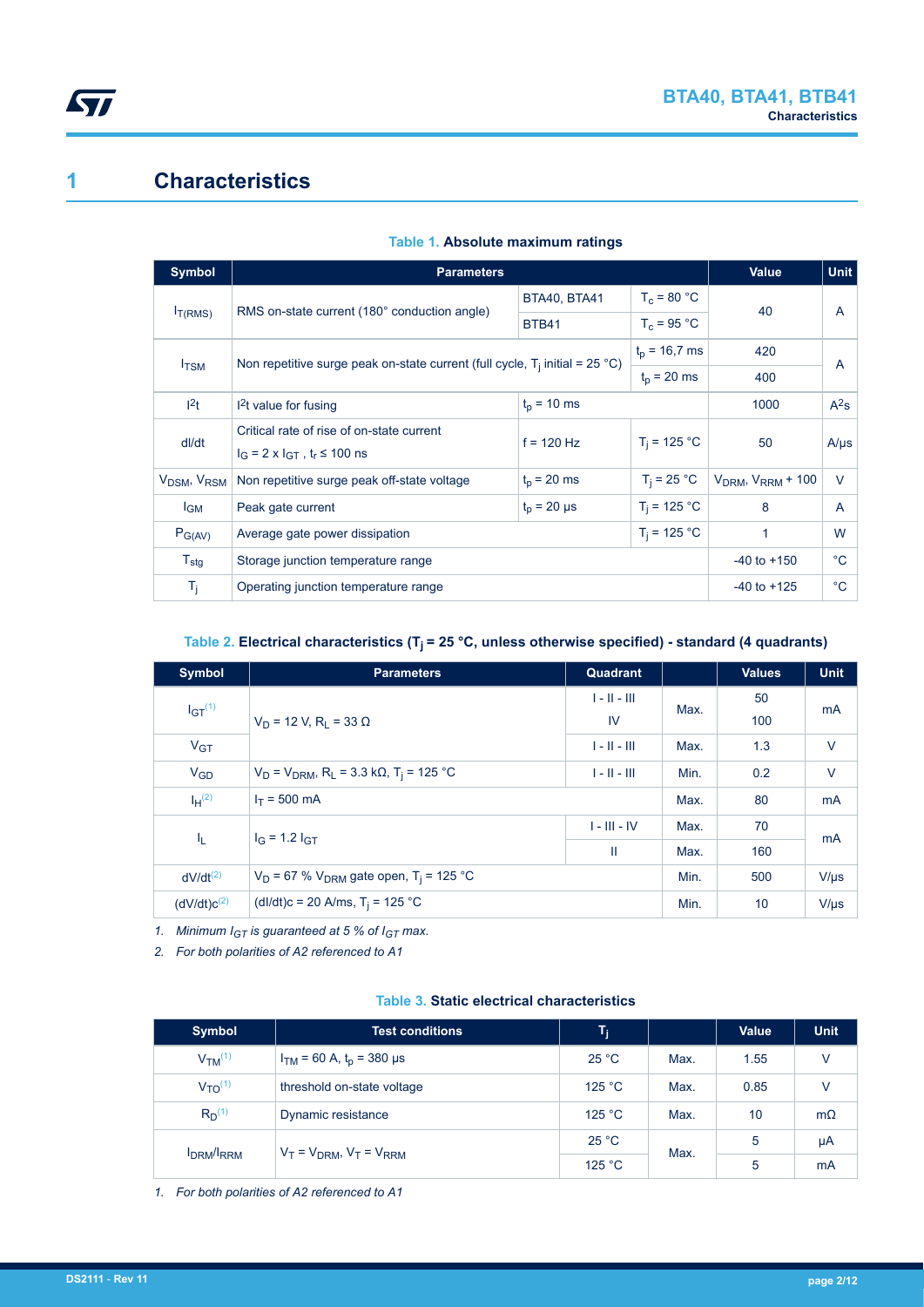### **Table 4. Thermal resistance**

<span id="page-2-0"></span>

| <b>Symbol</b> | <b>Parameters</b>                      | <b>Value</b>          | <b>Unit</b> |      |
|---------------|----------------------------------------|-----------------------|-------------|------|
|               | $R_{th(j-c)}$<br>Junction to case (AC) | <b>BTA40 / BTA41</b>  | 0.9         |      |
|               |                                        | BTB41                 | 0.6         | °C/W |
| $R_{th(j-a)}$ | Junction to ambient                    | BTA40 / BTA41 / BTB41 | 50          |      |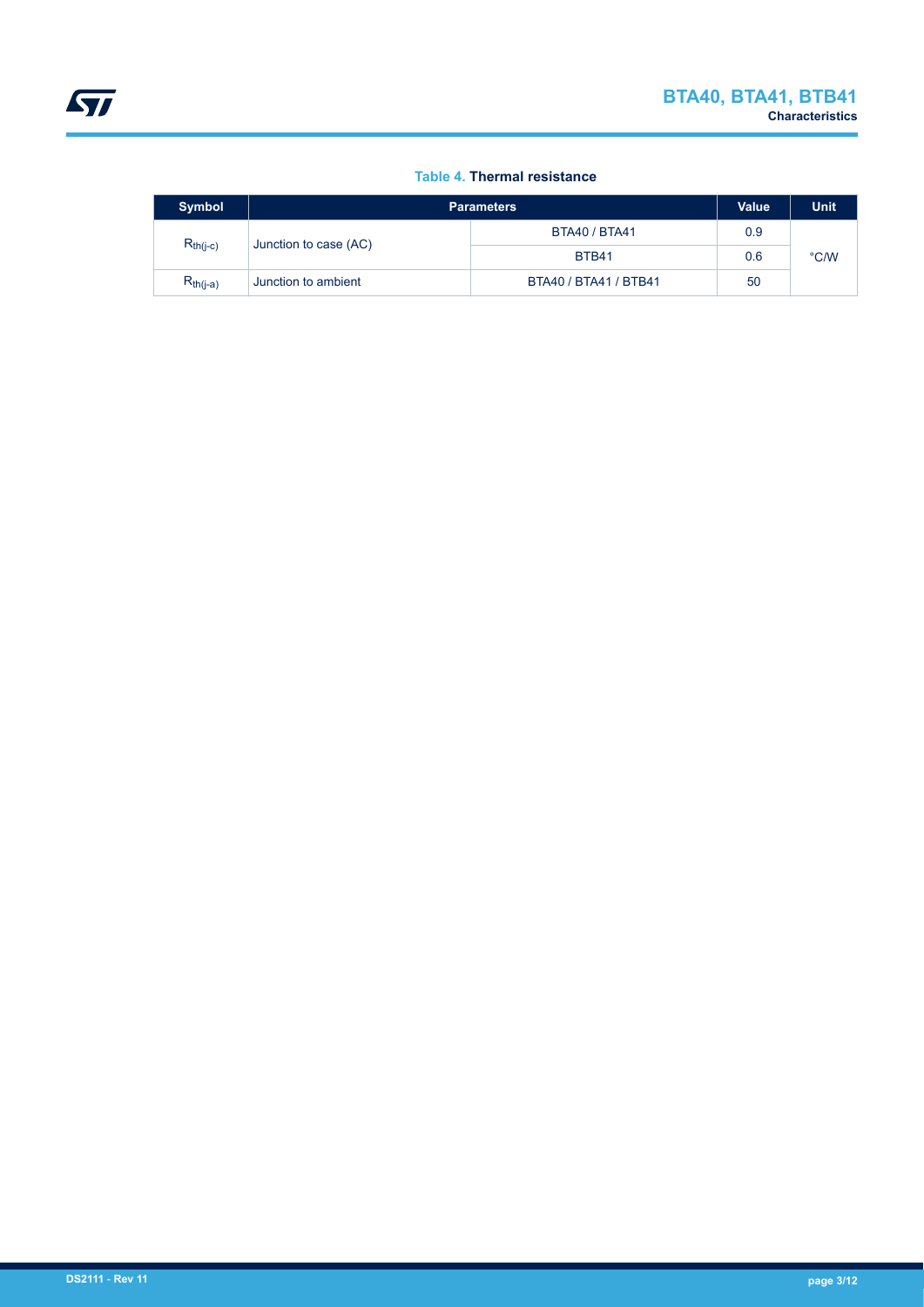<span id="page-3-0"></span>

## **1.1 Characteristics (curves)**













**Figure 6. Non-repetitive surge peak on-state current for a sinusoidal pulse**

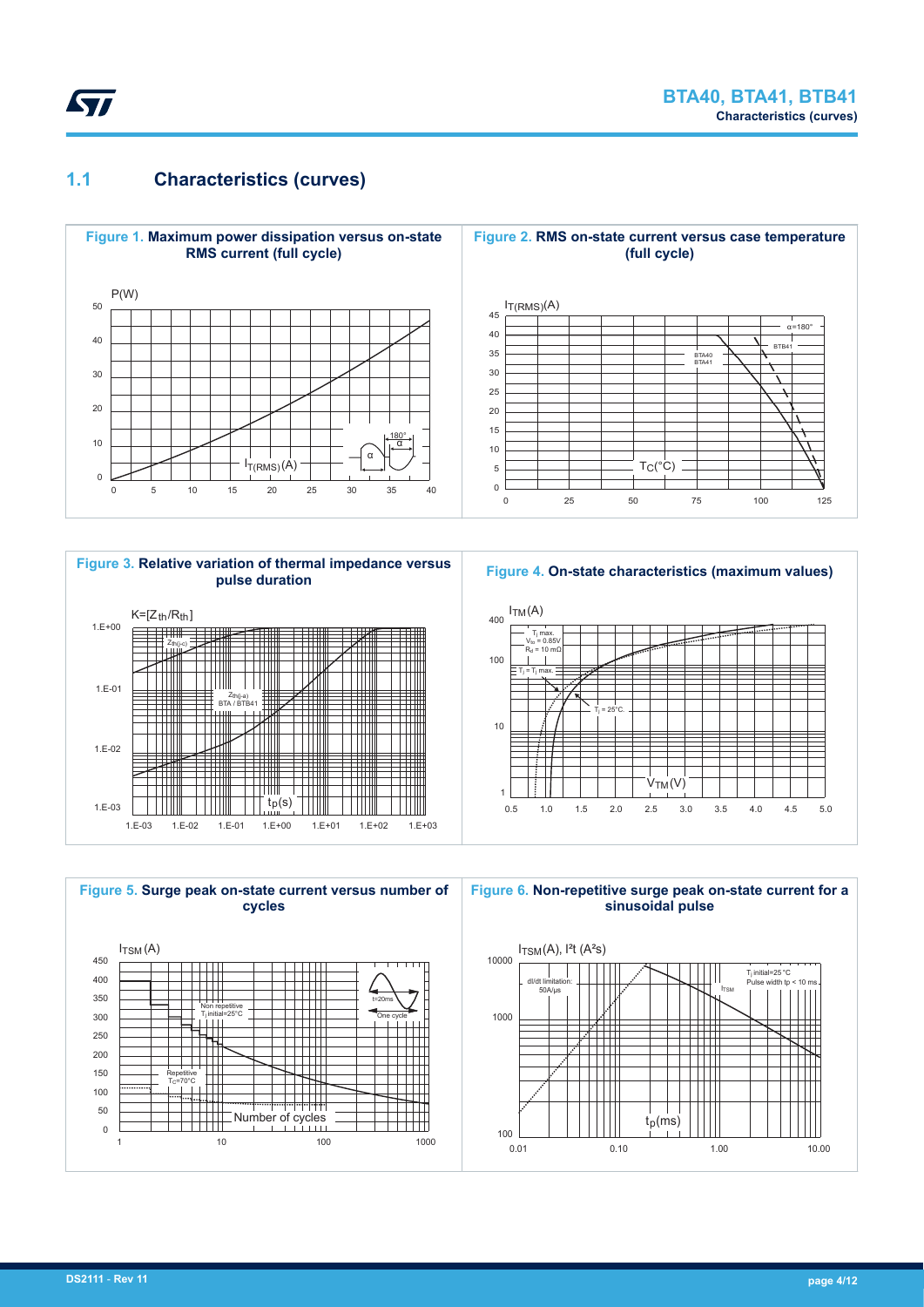



#### **Figure 9. Relative variation of critical rate of decrease of main current versus junction temperature (typical values)**

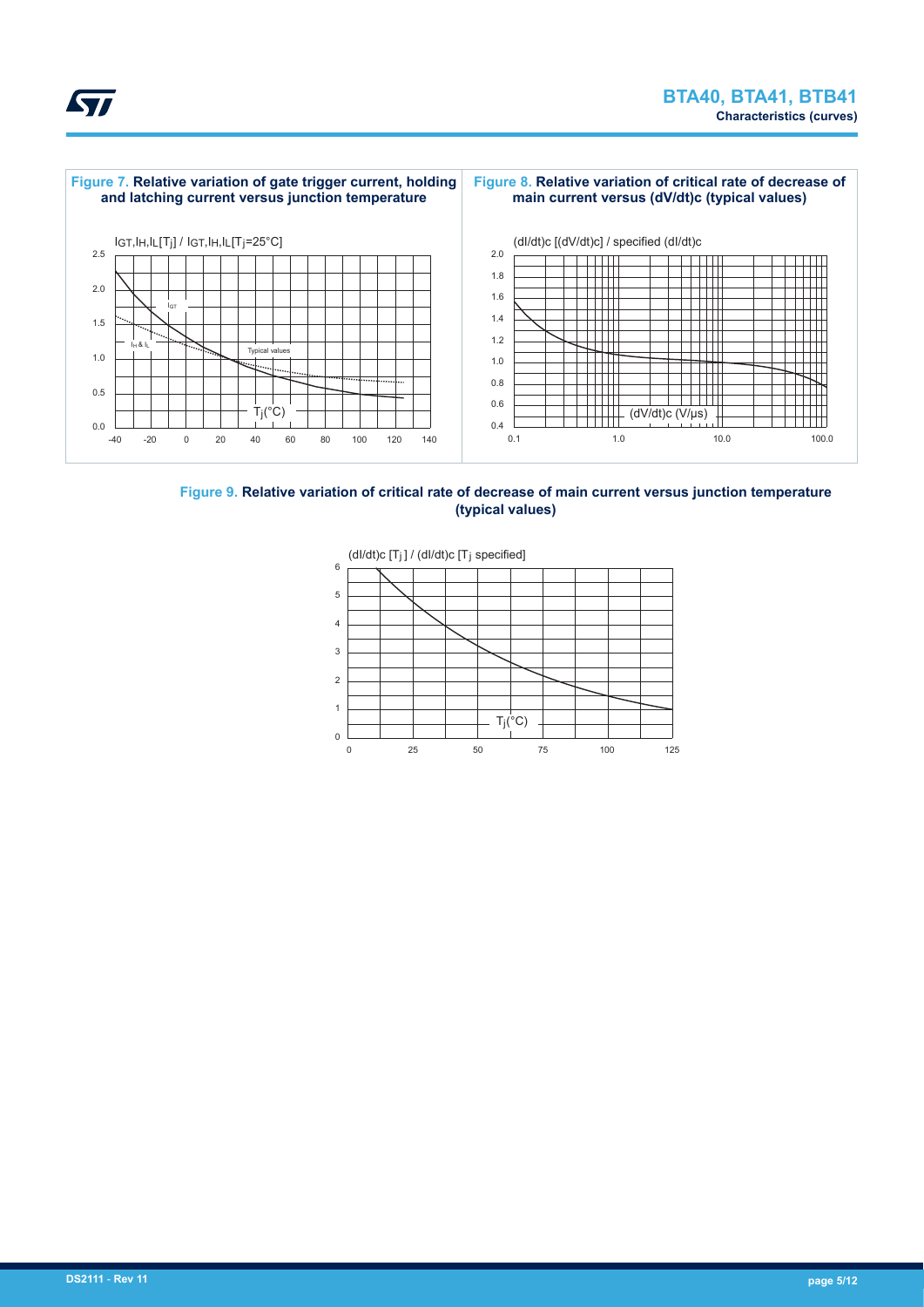# **2 Package information**

In order to meet environmental requirements, ST offers these devices in different grades of [ECOPACK](https://www.st.com/ecopack) packages, depending on their level of environmental compliance. ECOPACK specifications, grade definitions and product status are available at: [www.st.com.](http://www.st.com) ECOPACK is an ST trademark.

## **2.1 TOP3 insulated and non-insulated package information**

- Epoxy meets UL94, V0
- Lead-free packages
- Recommended torque: 1.05 N·m (max. torque: 1.2 N·m)

### **Figure 10. TOP3 insulated and non-insulated package outline**

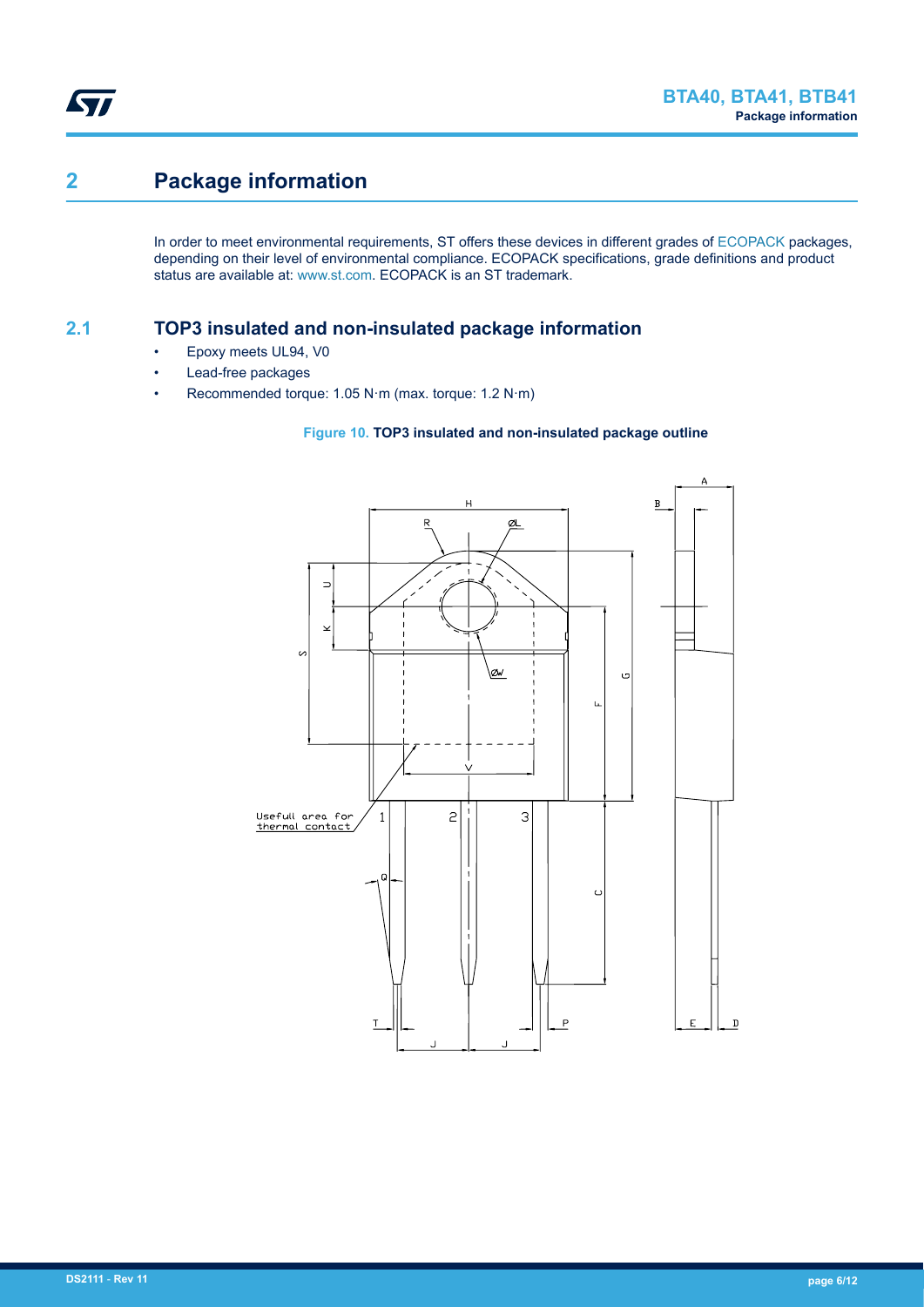|              | <b>Dimensions</b> |      |       |        |              |        |
|--------------|-------------------|------|-------|--------|--------------|--------|
| Ref.         | mm                |      |       |        | Inches $(1)$ |        |
|              | Min.              | Typ. | Max.  | Min.   | Typ.         | Max.   |
| A            | 4.40              |      | 4.60  | 0.1732 |              | 0.1812 |
| B            | 1.45              |      | 1.55  | 0.0570 |              | 0.0611 |
| $\mathsf C$  | 14.35             |      | 15.60 | 0.5649 |              | 0.6142 |
| D            | 0.50              |      | 0.70  | 0.0196 |              | 0.0276 |
| Е            | 2.70              |      | 2.90  | 0.1062 |              | 0.1142 |
| $\mathsf F$  | 15.80             |      | 16.50 | 0.6220 |              | 0.6497 |
| G            | 20.40             |      | 21.10 | 0.8031 |              | 0.8308 |
| H            | 15.10             |      | 15.50 | 0.5944 |              | 0.6103 |
| J            | 5.40              |      | 5.65  | 0.2125 |              | 0.2225 |
| K            | 3.40              |      | 3.65  | 0.1338 |              | 0.1438 |
| L            | 4.08              |      | 4.17  | 0.1606 |              | 0.1642 |
| M            | 1.20              |      | 1.40  | 0.0472 |              | 0.0552 |
| $\mathsf{R}$ |                   | 4.60 |       |        | 0.1811       |        |

### **Table 5. TOP3 insulated and non-insulated mechanical data**

*1. Inches given for reference only*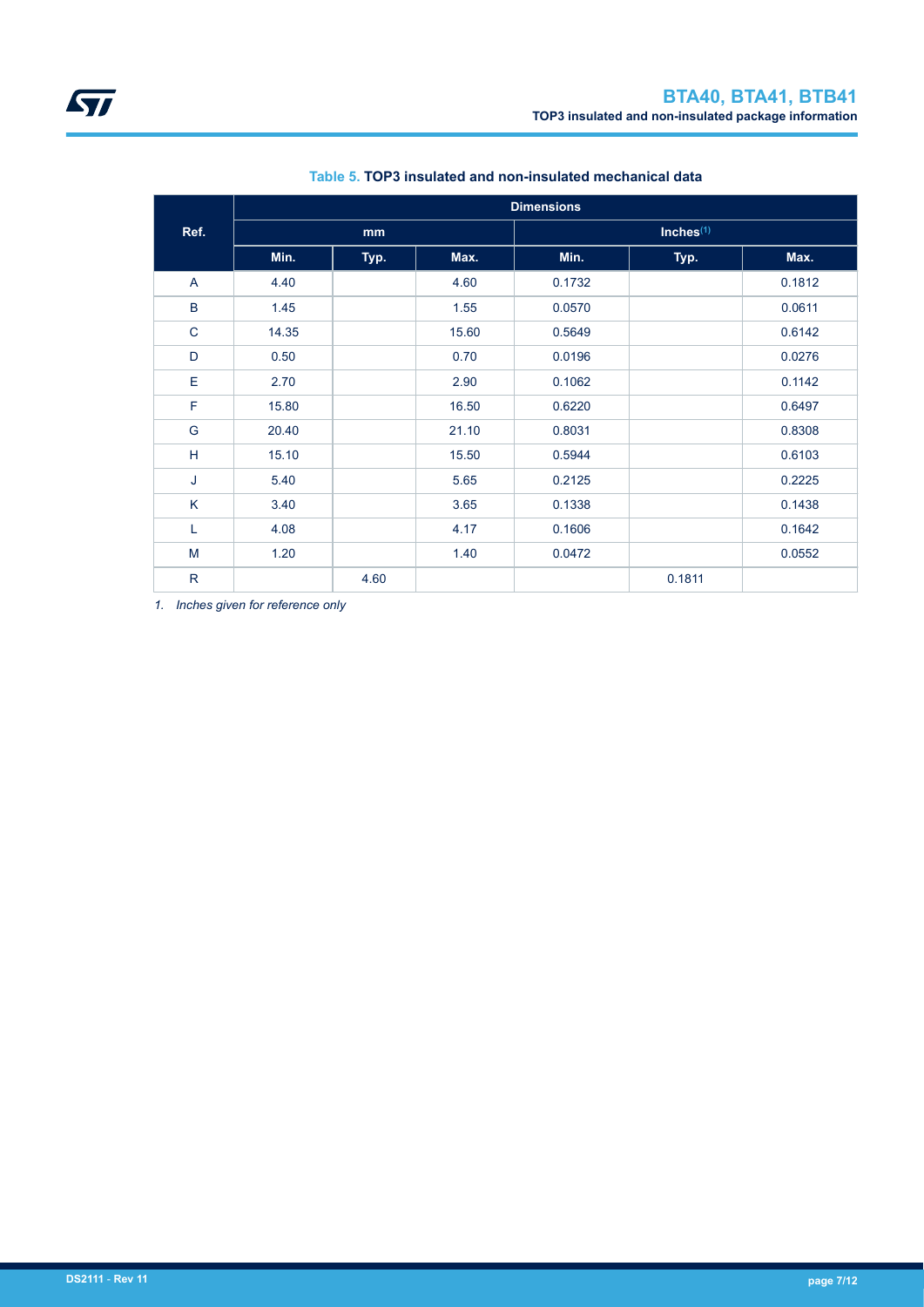## **2.2 RD91 package information**

ST

- Epoxy meets UL94, V0
- Cooling method: Conduction
- Recommended torque: 0.9 to 1.2 N·m

**Figure 11. RD91 package outline**

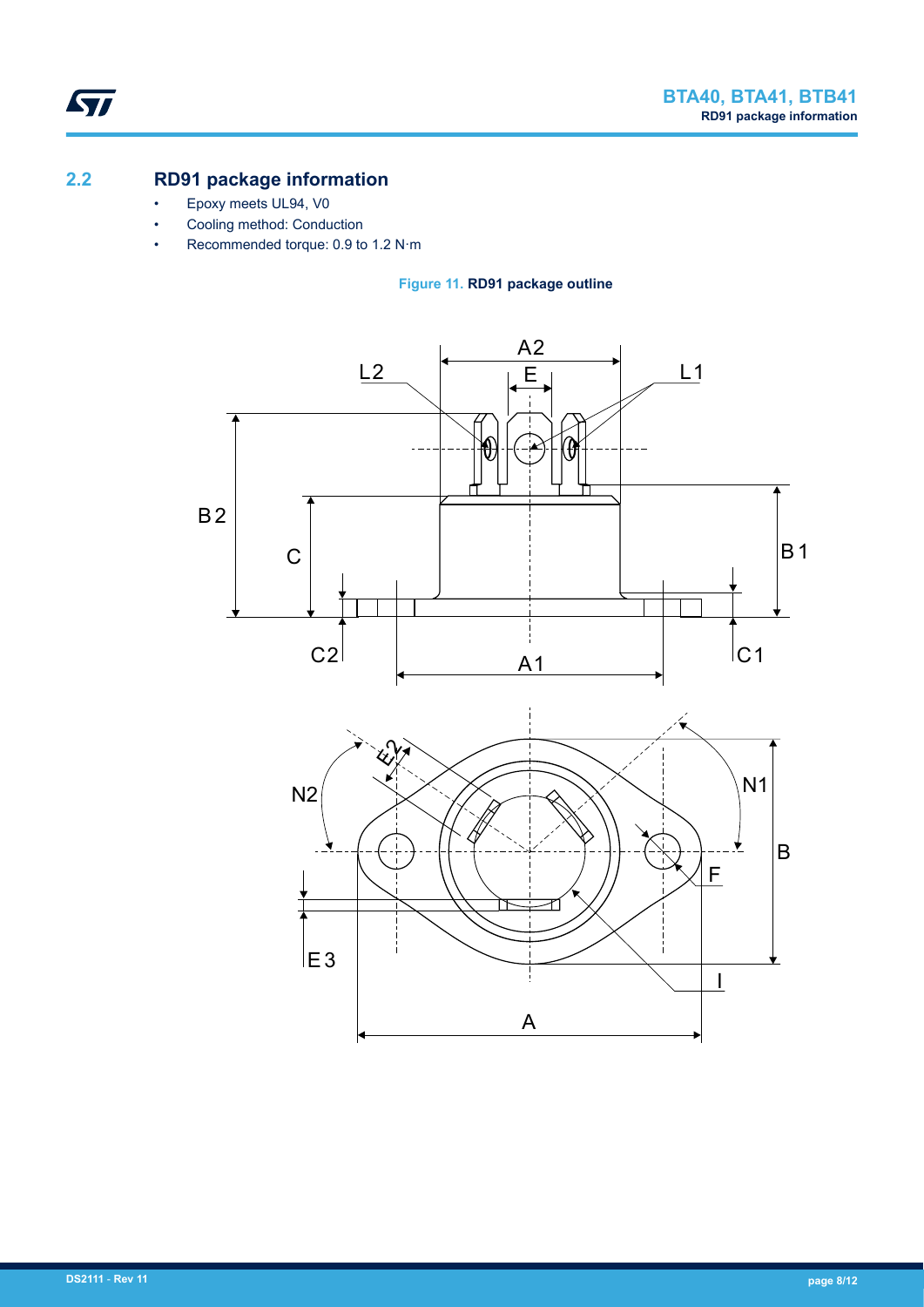|                | <b>Dimensions</b> |      |            |            |                       |            |  |
|----------------|-------------------|------|------------|------------|-----------------------|------------|--|
| Ref.           | mm                |      |            |            | Inches <sup>(1)</sup> |            |  |
|                | Min.              | Typ. | Max.       | Min.       | Typ.                  | Max.       |  |
| $\mathsf{A}$   |                   |      | 40.00      |            |                       | 1.575      |  |
| A1             | 30.10             |      | 30.30      | 1.185      |                       | 1.193      |  |
| A2             |                   |      | 22.00      |            |                       | 0.867      |  |
| $\sf B$        |                   |      | 27.00      |            |                       | 1.063      |  |
| <b>B1</b>      | 13.50             |      | 16.50      | 0.531      |                       | 0.650      |  |
| <b>B2</b>      |                   |      | 24.00      |            |                       | 0.945      |  |
| $\mathsf{C}$   |                   |      | 14.00      |            |                       | 0.552      |  |
| C <sub>1</sub> |                   |      | 3.50       |            |                       | 0.138      |  |
| C <sub>2</sub> | 1.90              |      | 2.10       | 0.074      |                       | 0.083      |  |
| E              | 6.10              |      | 6.50       | 0.240      |                       | 0.256      |  |
| E <sub>2</sub> | 4.80              |      | 5.20       | 0.188      |                       | 0.205      |  |
| E <sub>3</sub> | 0.70              |      | 0.90       | 0.027      |                       | 0.036      |  |
| $\mathsf F$    | 4.00              |      | 4.30       | 0.157      |                       | 0.170      |  |
| T              | 11.20             |      | 11.60      | 0.440      |                       | 0.536      |  |
| L1             | 3.10              |      | 3.50       | 0.122      |                       | 0.138      |  |
| L2             | 1.70              |      | 1.90       | 0.066      |                       | 0.075      |  |
| N1             | $33^\circ$        |      | $43^\circ$ | $33^\circ$ |                       | $43^\circ$ |  |
| N <sub>2</sub> | $28^\circ$        |      | $38^\circ$ | $28^\circ$ |                       | $38^\circ$ |  |

### **Table 6. RD91 mechanical data**

*1. Inches given for reference only*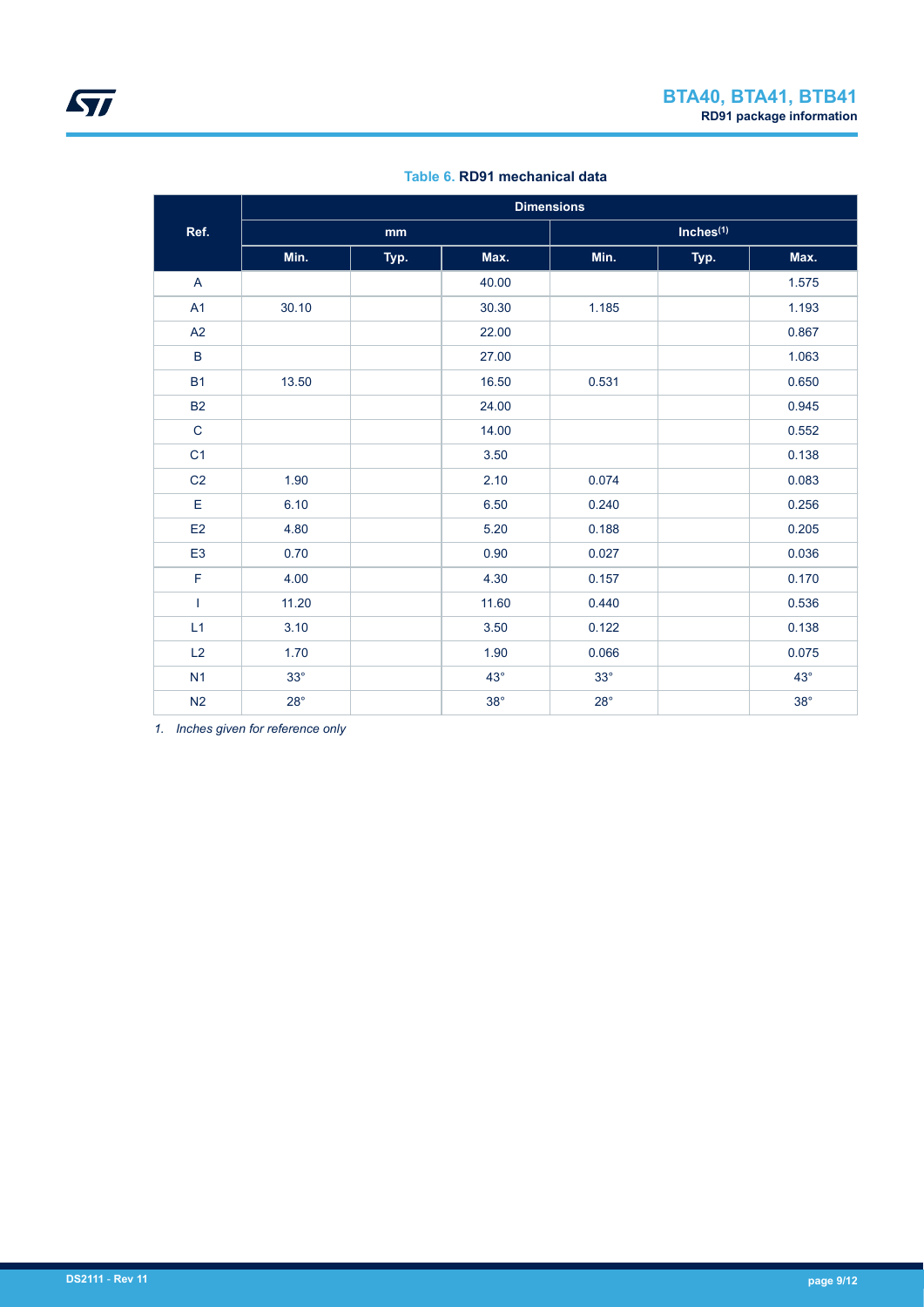# <span id="page-9-0"></span>**3 Ordering information**

#### **Figure 12. Ordering information scheme (BTA40, BTA41 and BTB-41 series)**



Blank = Bulk

## **Table 7. Ordering information**

| Order code          | <b>Marking</b>   | Package          | Weight           | <b>Base qty.</b> | Delivery mode |
|---------------------|------------------|------------------|------------------|------------------|---------------|
| BTA40-600B          | BTA40600B        | <b>RD91</b>      | 20 <sub>g</sub>  | 25               | <b>Bulk</b>   |
| BTA40-800B          | BTA40800B        | <b>RD91</b>      | 20 <sub>g</sub>  | 25               | <b>Bulk</b>   |
| BTA41-600BRG        | BTA41600B        | TOP3 Ins         | 4.5 <sub>g</sub> | 30               | Tube          |
| <b>BTA41-800BRG</b> | <b>BTA41800B</b> | TOP3 Ins.        | 4.5 <sub>g</sub> | 30               | Tube          |
| BTB41-600BRG        | BTB41600B        | TOP3             | 4.5q             | 30               | Tube          |
| BTB41-800BRG        | <b>BTB41800B</b> | TOP <sub>3</sub> | 4.5 <sub>g</sub> | 30               | Tube          |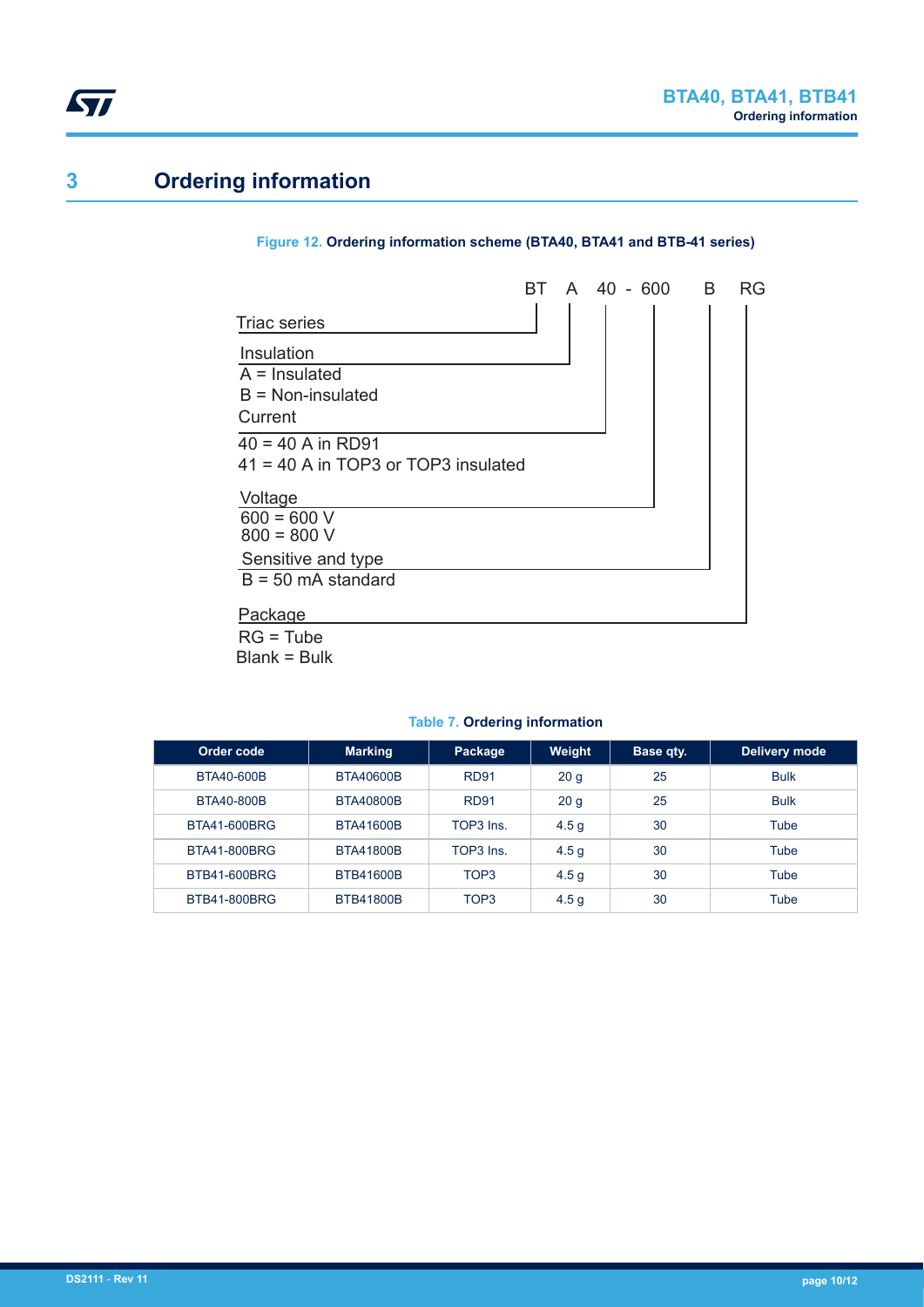# **Revision history**

| <b>Date</b> | <b>Revision</b> | <b>Changes</b>                                                                                                                           |
|-------------|-----------------|------------------------------------------------------------------------------------------------------------------------------------------|
| Sep-2003    | 5               | Last update.                                                                                                                             |
| 25-Mar-2005 | 6               | TOP3 delivery mode changed from bulk to tube.                                                                                            |
| 14-Oct-2005 |                 | $T_c$ values for $I_T$ changed in Table 3. ECOPACK statement added.                                                                      |
| 10-Aug-2009 | 8               | Updated Table 2 to correctly place packages. Updated Figure 2. Table 5<br>changed to correctly place TOP3.<br>Updated ECOPACK statement. |
| 02-Dec-2020 | 9               | Updated Figure 6 and Figure 12. Added Application section. Minor text<br>change.                                                         |
| 28-Jan-2021 | 10              | Updated Table 1 and Table 4.                                                                                                             |
| 24-Mar-2021 | 11              | Updated coverimage.                                                                                                                      |

### **Table 8. Document revision history**